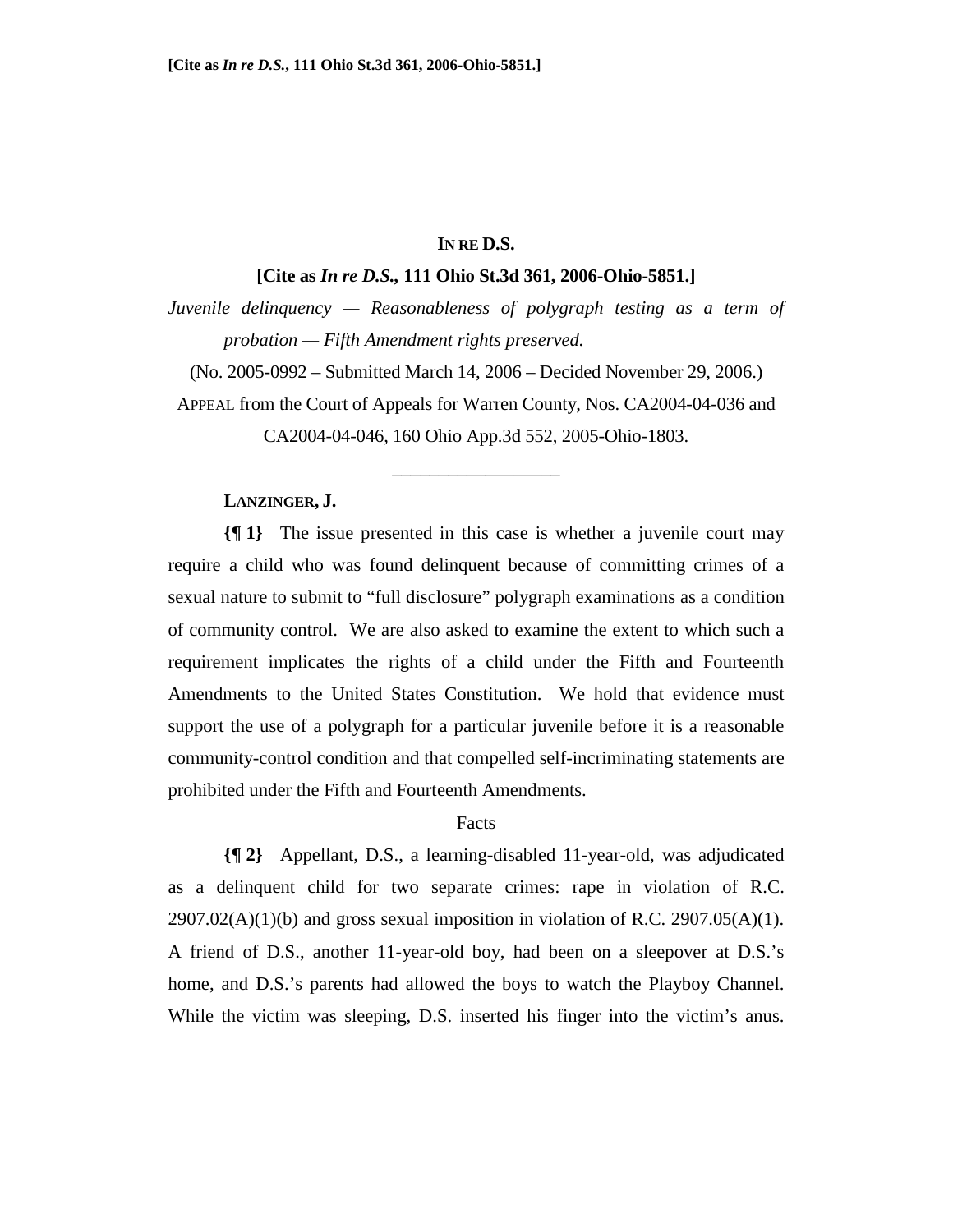During a separate sleepover involving a different boy, D.S. attempted the same type of activity.

**{¶ 3}** As a result of D.S.'s delinquency adjudication, the juvenile court placed him on community control. The dispositional entry of the Warren County Juvenile Court states that the court had received recommendations from the Warren County Clinical Committee and Warren County Children Services Board. Among the 12 conditions within the dispositional entry is "The child shall submit to a full disclosure polygraph and such further maintenance polygraphs as may be directed by his probation officer/therapists." D.S. was also notified that he was placed on "intensive probation" and signed an acknowledgement that he had additional binding terms of probation in that he "(1) shall attend and engage in sex offender treatment, (2) shall cooperate with case management services of Coordinated Care Team, (3) shall be supervised at all times (line-of-sight) when in the presence of other children, and (4) shall submit to and pass polygraphs as directed."

**{¶ 4}** As part of his appeal to the Twelfth District Court of Appeals, D.S. argued that the polygraph requirement was both unreasonable and a violation of his constitutional rights. The court of appeals affirmed, holding that the polygraph was a reasonable tool in the treatment and rehabilitation of juvenile sex offenders and as a community-control condition did not prohibit D.S. from exercising his Fifth Amendment rights. $<sup>1</sup>$ </sup>

**{¶ 5}** The matter is before this court on the acceptance of a discretionary appeal on the following proposition: "A dispositional term for a delinquent child that requires the child to submit to, not refuse to answer any questions during, and

 $\overline{a}$ 

<sup>1.</sup> The court of appeals also rejected arguments that the delinquency findings were based on insufficient evidence and against the manifest weight of the evidence. 160 Ohio App.3d 552, 2005-Ohio-1803, 828 N.E.2d 143, at ¶15 and 21.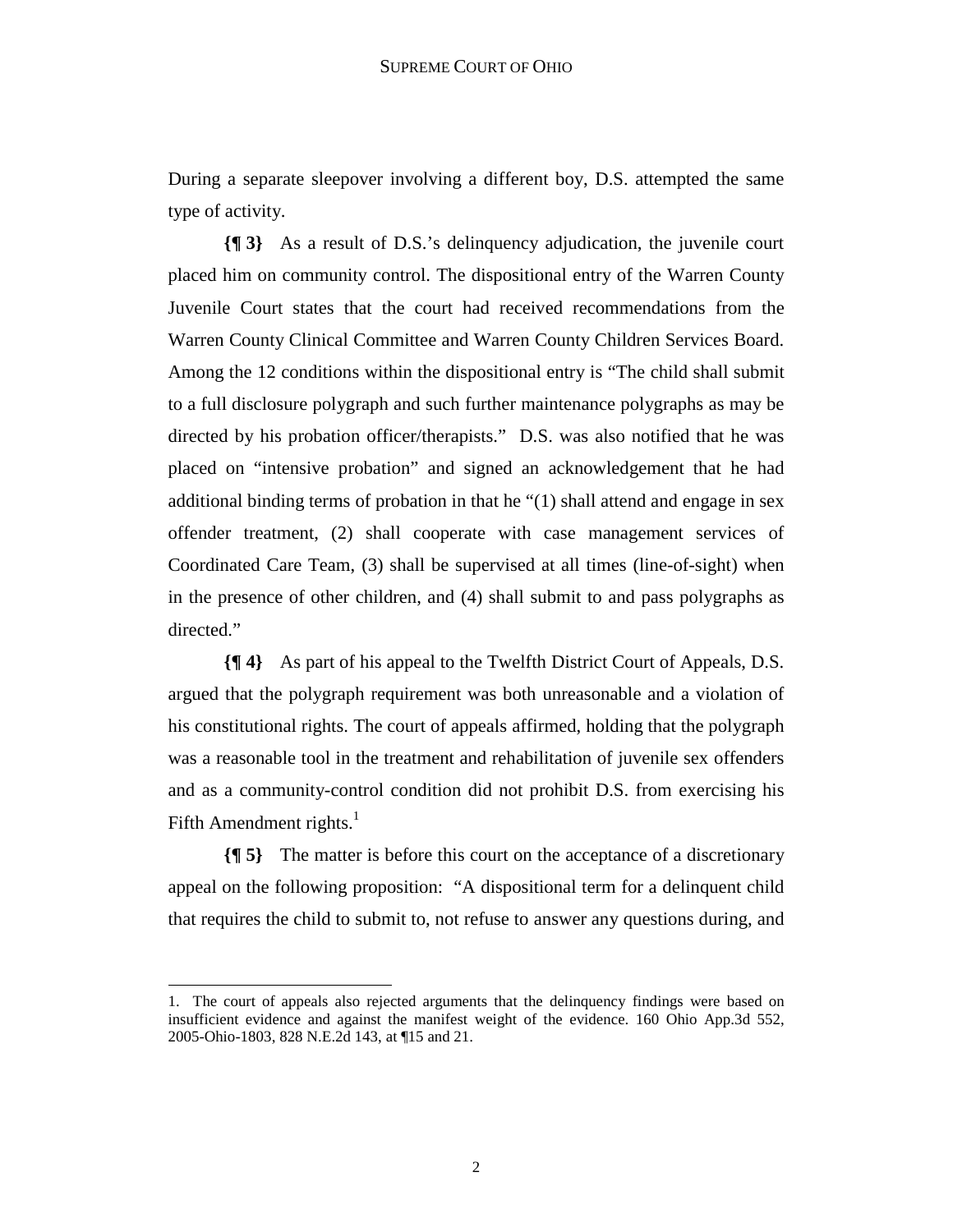pass a polygraph examination on demand is an unreasonable probation term and violates the child's constitutional rights."

# Legal Analysis

**{¶ 6}** Pursuant to R.C. 2152.19(A)(4), a juvenile court has broad discretion to craft an appropriate disposition for a child adjudicated delinquent. The court may place the child on community control "under any sanctions, services, and conditions that the court prescribes." Nevertheless, R.C. 2152.01(B) provides that dispositions must be "reasonably calculated" to achieve certain statutory purposes. Those purposes are "to provide for the care, protection, and mental and physical development of children subject to this chapter, protect the public interest and safety, hold the offender accountable for the offender's actions, restore the victim, and rehabilitate the offender." R.C. 2152.01(A). Accordingly, a juvenile court must consider those purposes in determining which conditions of probation to impose in crafting a community-control sanction. The court's disposition will be upheld unless there has been an abuse of discretion.

## *Reasonableness of the Polygraph Condition*

**{¶ 7}** In this case, the juvenile court ordered D.S. to submit to and pass a "full disclosure polygraph and such further maintenance polygraphs as may be directed by his probation officer/therapists." D.S. asserts that this requirement is impermissible because the condition does not reasonably advance statutory purposes and because the polygraph requirement is unduly broad so as to impinge upon his constitutional rights. The state responds, relying for the most part on cases involving adult offenders, that full-disclosure polygraphs are common in the treatment of sex offenders.

**{¶ 8}** Yet juveniles are not adults. When holding that the death penalty was unconstitutional for those under 18 years old, the United States Supreme Court noted three distinctions separating juveniles from adult offenders: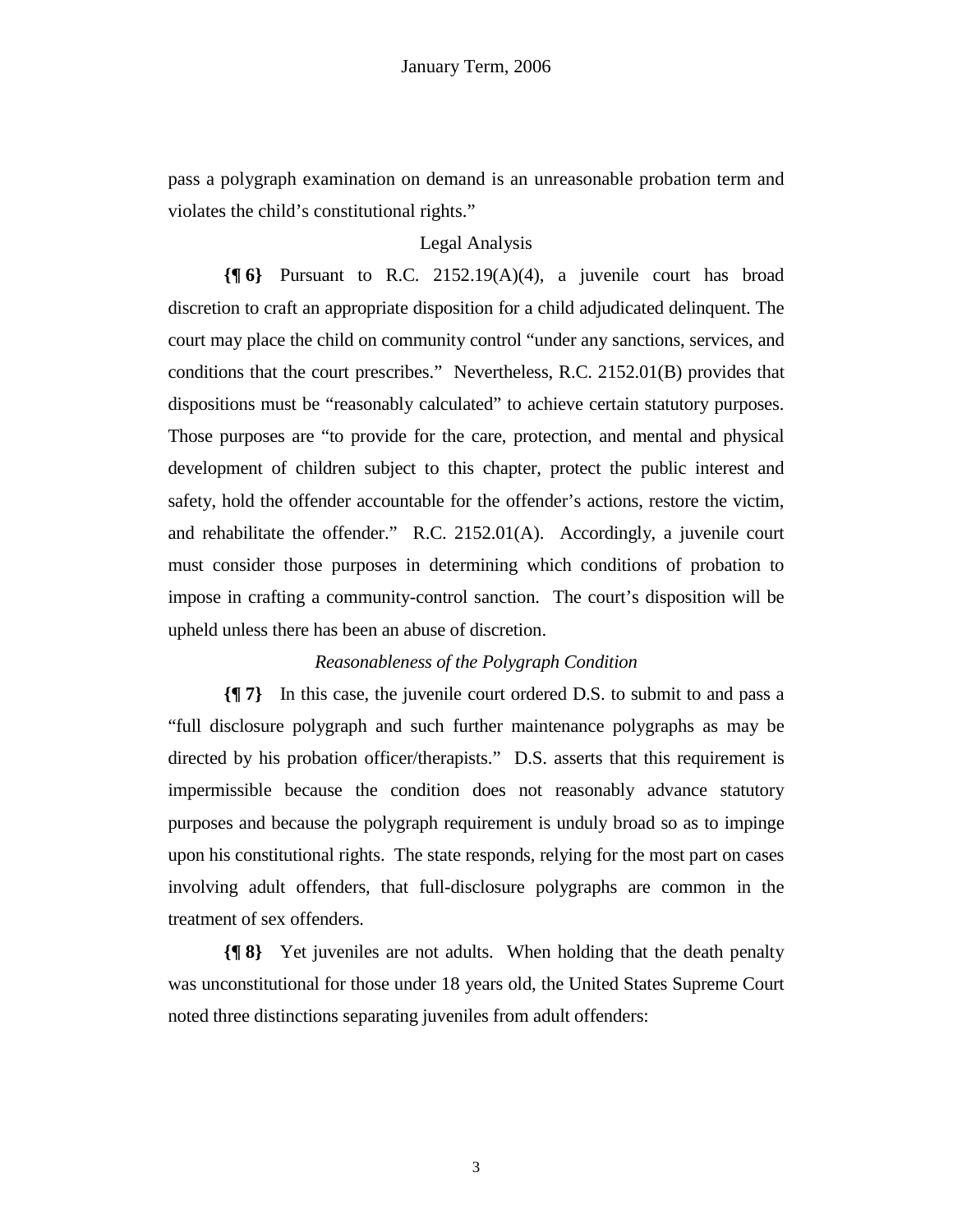**{¶ 9}** "First, \* \* \* '[a] lack of maturity and an underdeveloped sense of responsibility are found in youth more often than in adults and are more understandable among the young. These qualities often result in impetuous and illconsidered actions and decisions.' *Johnson* [*v. Texas* (1993), 509 U.S. 350] at 367 [113 S.Ct. 2658, 125 L.Ed.2d 290] \*\*\*.

**{¶ 10}** "The second area of difference is that juveniles are more vulnerable or susceptible to negative influences and outside pressures, including peer pressure. *Eddings* [*v. Oklahoma* (1982), 455 U.S. 104] at 115 [102 S.Ct. 869, 71 L.Ed.2d 1]. ('[Y]outh is more than a chronological fact. It is a time and condition of life when a person may be most susceptible to influence and to psychological damage'). This is explained in part by the prevailing circumstance that juveniles have less control, or less experience with control, over their own environment.\* \* \*

**{¶ 11}** "The third broad difference is that the character of a juvenile is not as well formed as that of an adult. The personality traits of juveniles are more transitory, less fixed." *Roper v. Simmons* (2005), 543 U.S. 551, 569-570, 125 S.Ct. 1183, 161 L.Ed.2d 1.

**{¶ 12}** With these distinctions in mind, we should evaluate the polygraph condition imposed upon this 11-year-old offender.

**{¶ 13}** We have not adopted the unrestrained use of polygraph results at trial, and polygraphs themselves remain controversial.<sup>2</sup> Only if there is a stipulation between the parties do we allow the admission of polygraph results at trial, and then for corroboration or impeachment only. *State v. Souel* (1978), 53 Ohio St.2d 123, 7 O.O.3d 207, 372 N.E.2d 1318. The state argues that the instant

1

<sup>2.</sup> In *United States v. Scheffer* (1998), 523 U.S. 303, 310-312, 118 S.Ct. 1261, 140 L.Ed.2d 413, the United States Supreme Court noted the disagreement among state and federal courts concerning both the admissibility and the reliability of polygraph evidence. "Whatever their approach, state and federal courts continue to express doubt about whether such evidence is reliable." Id. at 312, 118 S.Ct. 1261, 140 L.Ed.2d 413.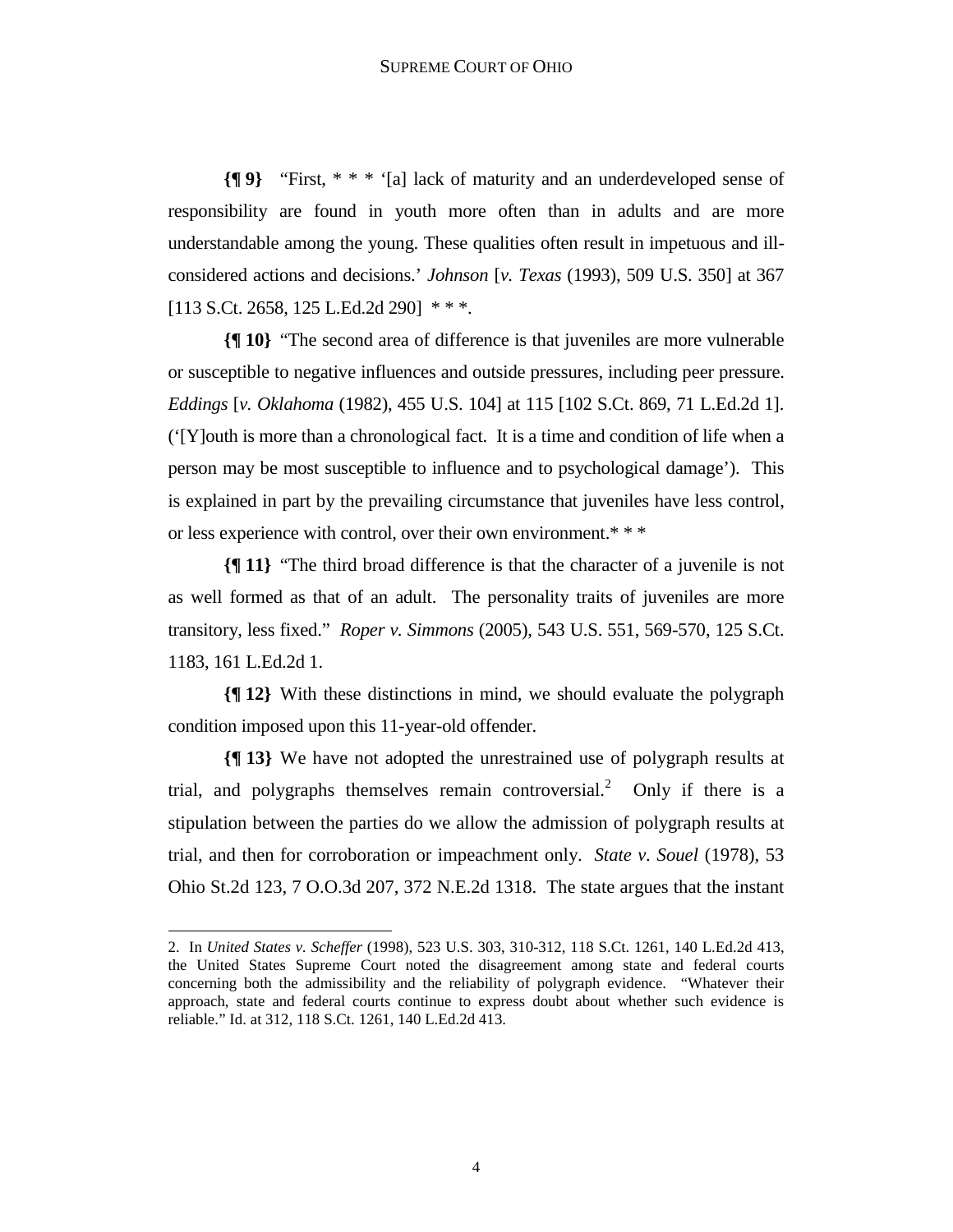case involves an entirely different issue—the efficacy of polygraph testing in rehabilitating a juvenile sex offender. The state cites studies that evaluated the use of polygraphs to treat sex offenders. The studies cited by the state, however, do not discuss the use of polygraphs with a learning-disabled 11-year-old. Even with adult sex offenders, polygraph use is not always part of the therapeutic treatment.

**{¶ 14}** There is ongoing debate about the success of polygraph use with juvenile sex offenders. See, e.g., Victor I. Vieth, When the Child Abuser Is a Child: Investigating, Prosecuting and Treating Juvenile Sex Offenders in the New Millennium (2001), 25 Hamline L.Rev. 47, 71-76. One study suggests that truthfulness is important in the rehabilitation of a person who has committed crimes of a sexual nature and that a polygraph is a useful tool in testing the veracity of a probationer's self-reporting. Jan Hindman and James M. Peters, Polygraph Testing Leads to Better Understanding Adult and Juvenile Sex Offenders (2001), 65-DEC Fed. Probation 8.

**{¶ 15}** We are unpersuaded, however, that polygraphs should be used indiscriminately as a tool for juvenile community control. At the very least, before a polygraph can be considered to be a reasonable probationary condition there must be a showing that a polygraph is needed for therapeutic reasons in a particular case, that is, for the treatment and monitoring of the juvenile's behavior. The juvenile court judge may then select the condition on a case-bycase basis, based upon advice of a therapist or other relevant expert.

**{¶ 16}** Probationary conditions are to be related to the circumstances of the offense. See, e.g., *State v. Jones* (1990), 49 Ohio St.3d 51, 550 N.E.2d 469. In the instant case, the recommendation to the court was simply boilerplate language, rather than a rationale for adding a polygraph condition for D.S.'s community control. No witness specifically asked for a polygraph to be used with D.S., and there is no evidence that it would serve as a therapeutic tool for him. It is not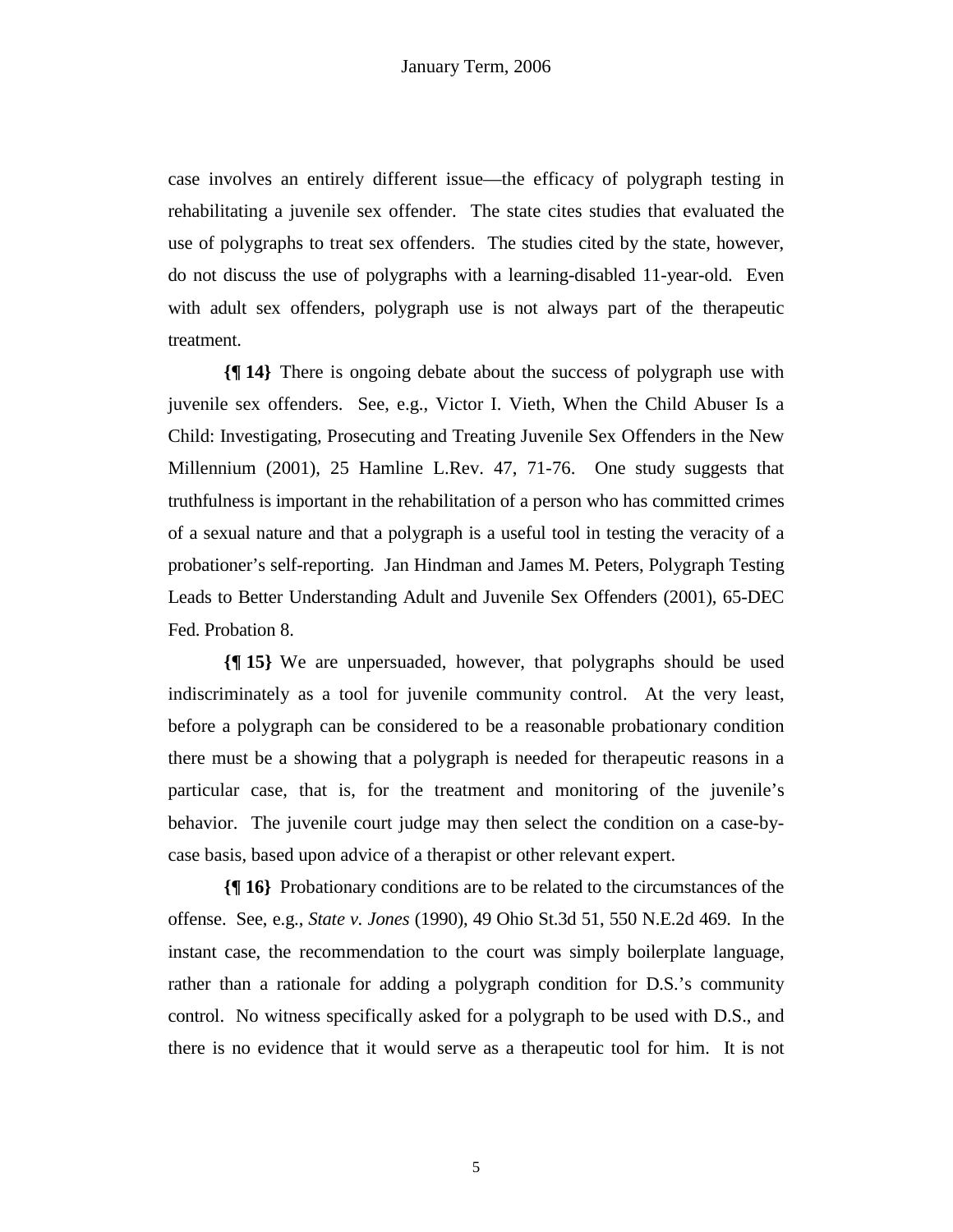"commensurate with" the 11-year-old's conduct here to require multiple polygraph examinations when nothing showed the court that even one polygraph was needed. R.C. 2152.01(B). In fact, the record does not show that DS's truthfulness was a concern, as there is no evidence that he ever lied about the offense. Consequently, there is no evidence in the record that a full-disclosure polygraph would serve any of the statutory purposes of R.C. 2152.01(A).

## *Constitutional Concerns*

**{¶ 17}** Even though they are labeled "civil," juvenile delinquency proceedings feature inherently criminal aspects that cannot be ignored. *State v. Walls*, 96 Ohio St.3d 437, 2002-Ohio-5059, 775 N.E.2d 829, at ¶26. Moreover, as we have recognized, constitutional safeguards, including Fifth Amendment protection, still apply to juvenile delinquency proceedings. *In re Anderson (*2001), 92 Ohio St.3d 63, 66, 748 N.E.2d 67, citing *In re Gault* (1967), 387 U.S. 1, 31-57, 87 S.Ct. 1428, 18 L.Ed.2d 527 (holding that various Fifth and Sixth Amendment protections apply to juvenile proceedings).

**{¶ 18}** D.S. maintains that even if the polygraph requirement were statutorily valid, it violates his right not to incriminate himself under the Fifth and Fourteenth Amendments to the United States Constitution. D.S. emphasizes that the juvenile court ordered "full disclosure" polygraph testing, which means, according to the state, that "the offender is expected to disclose the full extent of the offender's offense and the offender's full history relating to sexually illegal and deviant behaviors." The written rules of the polygraph program explain that in order to pass the examination, "the offender has to be completely truthful in each and every question asked during the process by the Polygraphist." Although not specifically discussing waiver of the Fifth Amendment right against selfincrimination, the order could be interpreted to mean that if D.S. refused to answer a question, an automatic violation of community control has occurred,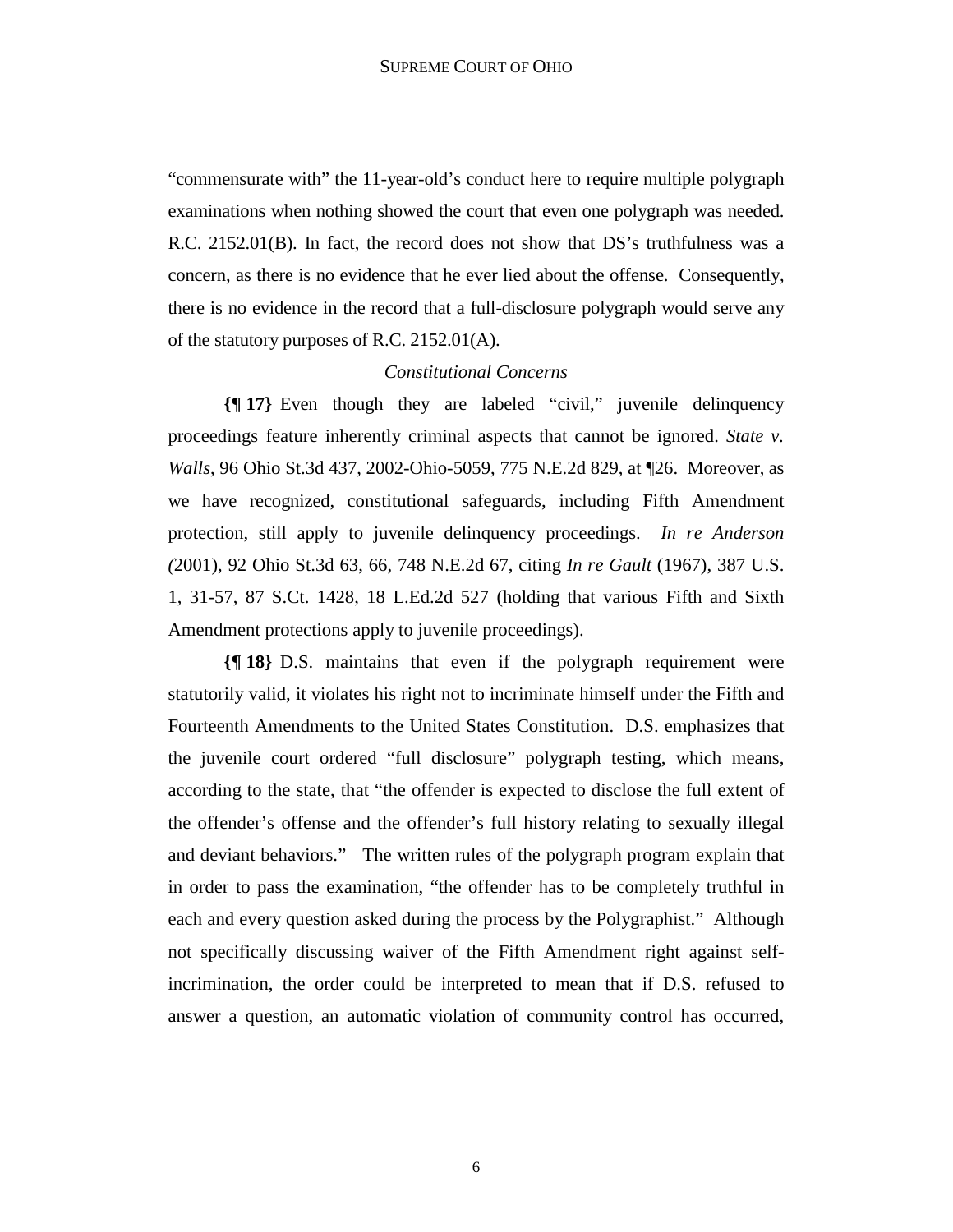since he has failed to "submit" to the exam as ordered. This interpretation is incorrect. The polygraph order cannot compel incriminating statements.

**{¶ 19}** The Fifth Amendment prohibits compelling a person on community control who claims privilege to give answers that might incriminate him in future criminal proceedings. *Minnesota v. Murphy* (1984), 465 U.S. 420, 426, 104 S.Ct. 1136, 79 L.Ed.2d 409. The polygraph order does not eliminate D.S.'s rights against self-incrimination, and thus he may assert them before giving answers that might incriminate him. D.S. does not allege that he has been compelled, as yet, to answer incriminating questions or that a claim of privilege would, in fact, be disregarded by the court or polygraph examiner. He may challenge as inadmissible in any future criminal proceeding, including at a hearing on an alleged community-control violation, any incriminating statement he may have been compelled to make in response to a polygraph test question. Because the disposition order does not prohibit D.S. from raising his Fifth Amendment privilege, he is able only to speculate over future constitutional violations.

**{¶ 20}** In conclusion, we hold that evidence must support the use of a polygraph for a particular juvenile before it is a reasonable community-control condition. We therefore reverse the judgment of the court of appeals and remand to the trial court for further proceedings consistent with this opinion.

Judgment reversed.

PFEIFER, LUNDBERG STRATTON and O'DONNELL, JJ., concur. MOYER, C.J., RESNICK and O'CONNOR, JJ., dissent.

## **O'CONNOR, J., dissenting.**

**{¶ 21}** I dissent.

**{¶ 22}** Despite the ongoing legal debate over the admissibility of polygraph evidence, an array of federal and state courts recognize that polygraph testing may be a viable tool in the rehabilitation, treatment, and monitoring of sex

\_\_\_\_\_\_\_\_\_\_\_\_\_\_\_\_\_\_

7